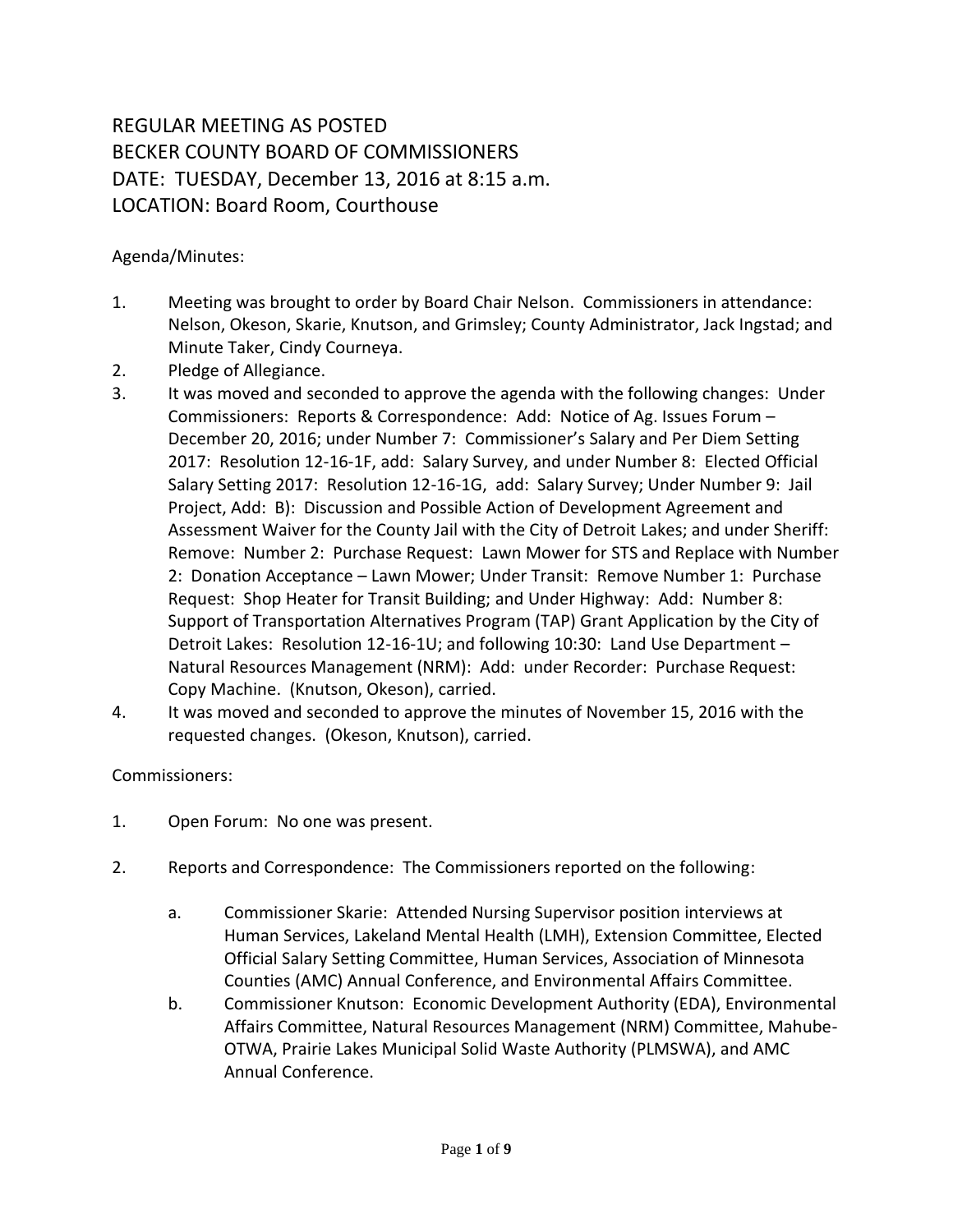- c. Commissioner Okeson: Highway Committee, Airport Committee, Elected Official Salary Setting Committee, Jail Committee, and AMC Annual Conference.
- d. Commissioner Grimsley: Becker County Historical Society, Annual Historical Society Meeting, Lake Agassiz Regional Library (LARL) Board, Sunnyside Board, Development Achievement Center (DAC), Human Services Committee, DAC Negotiating Committee, AMC Annual Conference, and MCIT.
- e. Commissioner Nelson: Extension Committee, NRM Committee, Highway Committee, and AMC Annual Conference.
- f. Commissioner Grimsley also read the proclamation by Minnesota State Governor Mark Dayton, proclaiming Wednesday, December 14, 2016, as County Tribal and State Health and Human Services Worker Day.
- g. Board Chair Nelson noted that an Ag. Issues Forum will be held on Tuesday, December 20, 2016 at the Lake Park American Legion Club, Lake Park, MN, with the doors opening at 8:30 a.m. and the forum beginning at 9:00 a.m.
- 3. Appointments:
	- a. It was moved and seconded to re-appoint Ellis Peterson as a manager of the Cormorant Lakes Watershed District, for another three-year term. (Nelson, Knutson), carried.
	- b. It was moved and seconded to appoint Bradley Bender as a member of the Becker County Board of Adjustments (BOA), representing District 3, to fulfill the remainder of a three-year term expiring on December 31, 2017. (Okeson, Grimsley), carried.
- 4. It was moved and seconded to approve the renewal of the Civil Commitment Agreement for 2017 with Kitzmann Law Office, as presented, effective January 1, 2017 through December 31, 2017, and in the amount of \$1,450 per month. (Grimsley, Okeson), carried.
- 5. It was moved and seconded to approve the CHIPS Contracts for 2017-2018 with Attorney Nathaniel Welte and Attorney Stuart Kitzmann, at a rate of \$1,352.00 per month, effective January 1, 2017 through December 31, 2018, and with an option to extend each of said contracts for one year at the end of 2018. (Grimsley, Knutson), carried.
- 6. It was moved and seconded to approve Resolution 12-16-1C, to establish the 2017 Becker County Board of Commissioner's meeting calendar, as presented. (Okeson, Skarie), carried.
- 7. It was moved and seconded to approve Resolution 12-16-1F, to establish the Becker County Board of Commissioner's annual salary for 2017 at \$22,958, plus an additional 2% COLA increase, for a total amount of \$23,417.16, and for the Board Chair to be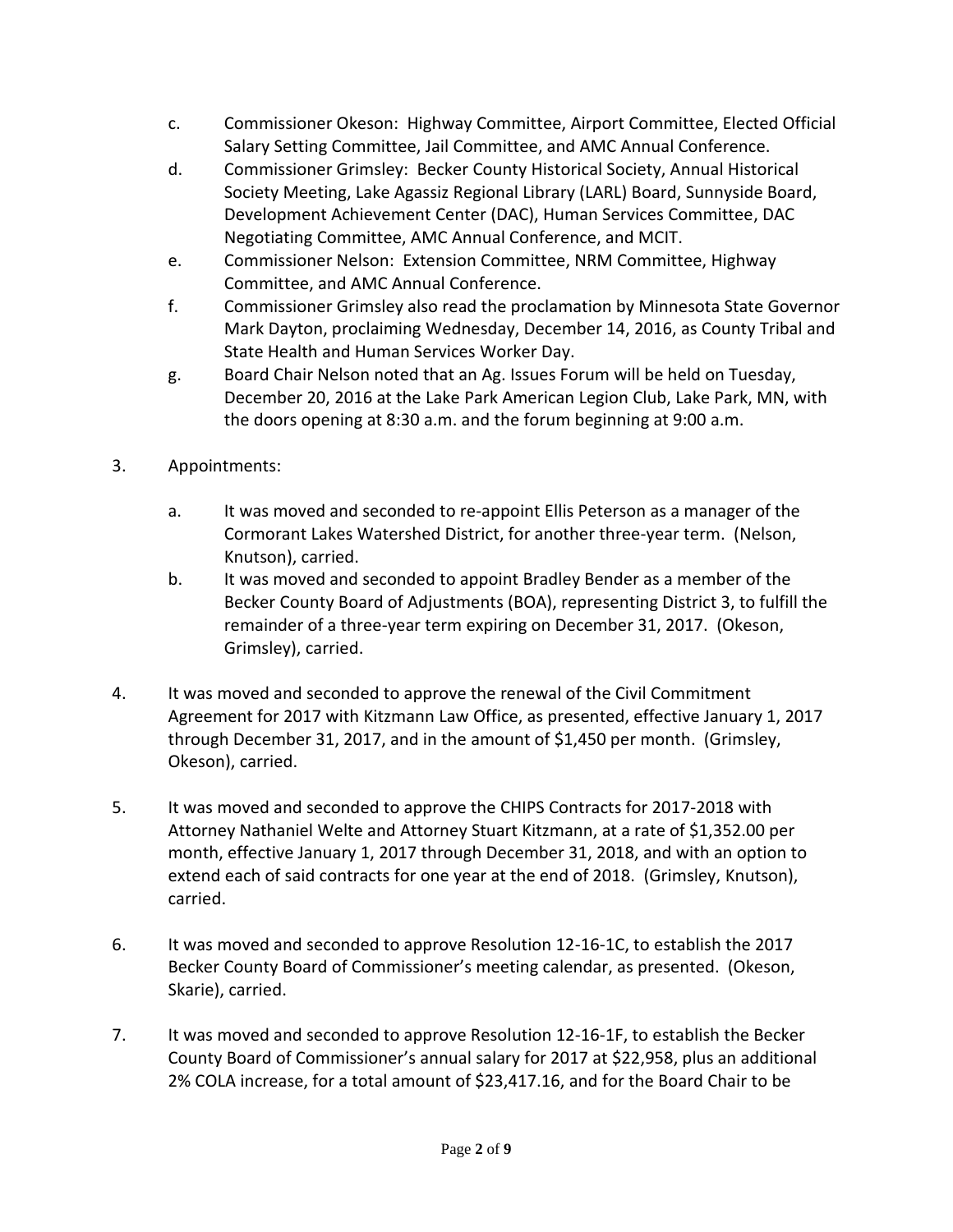compensated at \$1,200 more than the above stated total salary, effective January 1, 2017, and that the per diem for meeting attendance, other than regular Commission meetings be at \$60 per meeting, with meetings over 4 hours at \$85. (Skarie, Okeson), carried.

- 8. It was moved and seconded to approve Resolution 12-16-1G, to ratify the salaries of the following elected officials for 2017 as follows: County Recorder, Patty Swenson, at \$69,197; County Auditor-Treasurer, Mary Hendrickson, at \$83,232; County Attorney, Tammy Merkins, at \$107,100; and Sheriff Todd Glander at \$96,155. (Okeson, Skarie), carried.
- 9. It was moved and seconded to approve Resolution 12-16-1T, as presented, to authorize the Board Chair to execute an agreement with Klein McCarthy Architects for Architectural Design Services for Phase II of the Becker County Jail Construction Project, and to authorize the Board Chair and the County Administrator to sign said contract and any amendments. (Knutson, Okeson), carried.
- 10. It was moved and seconded to approve the Development Agreement for the Becker County Jail Construction Project with the City of Detroit Lakes; with the Developer (Becker County), the owner of all of that tract of land described in "Exhibit A", attached hereto, which is an approximately six (6) acre tract, to be used for construction of a County Jail, and with the following modifications to said agreement:
	- a) Removal of Section 2C: "The Developer agrees to enter into a purchase agreement to acquire a 7.5 acre tract of land from the City in the North Tower Road Industrial Park for \$187,500.00 with the closing to take place on or before June 30, 2017".
	- b) In Section 2D: to change the following to read as: "At minimum, improvements will include: 1) Hillcrest: Re-grading to a minimum width of 30-feet, with 30-foot paved surface consisting of 12-foot driving lanes, 4-foot south shoulder, and 2 foot north shoulder (with curb and gutter); and 2) Stony Road: Re-Grade to a minimum width of 32-feet width, with a 32-foot paved surface consisting of 12 foot driving lanes and 4-foot shoulders. All roads will be designed to MnDOT State-Aid design standards, and a 10-ton axel load capacity."
	- c) In Section 3B: to change the following to read as: "City agrees to grade and construct 32 feet wide, 6 inches of aggregate base on Stony Road (from Hillcrest to North Tower Road), to the width/standards prescribed by the Agreement, in conjunction with the City's proposed sanitary sewer and water improvement project that will be completed in 2017, in advance of the Developers street improvements"; and

also that the Developer (Becker County) agrees to sign the Agreement of Assessment and Waiver of Irregularity and Appeal, as presented, with the City of Detroit Lakes for sewer, water, and street improvements for said property; and authorizes the Board Chair and County Administrator to sign said agreements. (Okeson, Knutson), carried.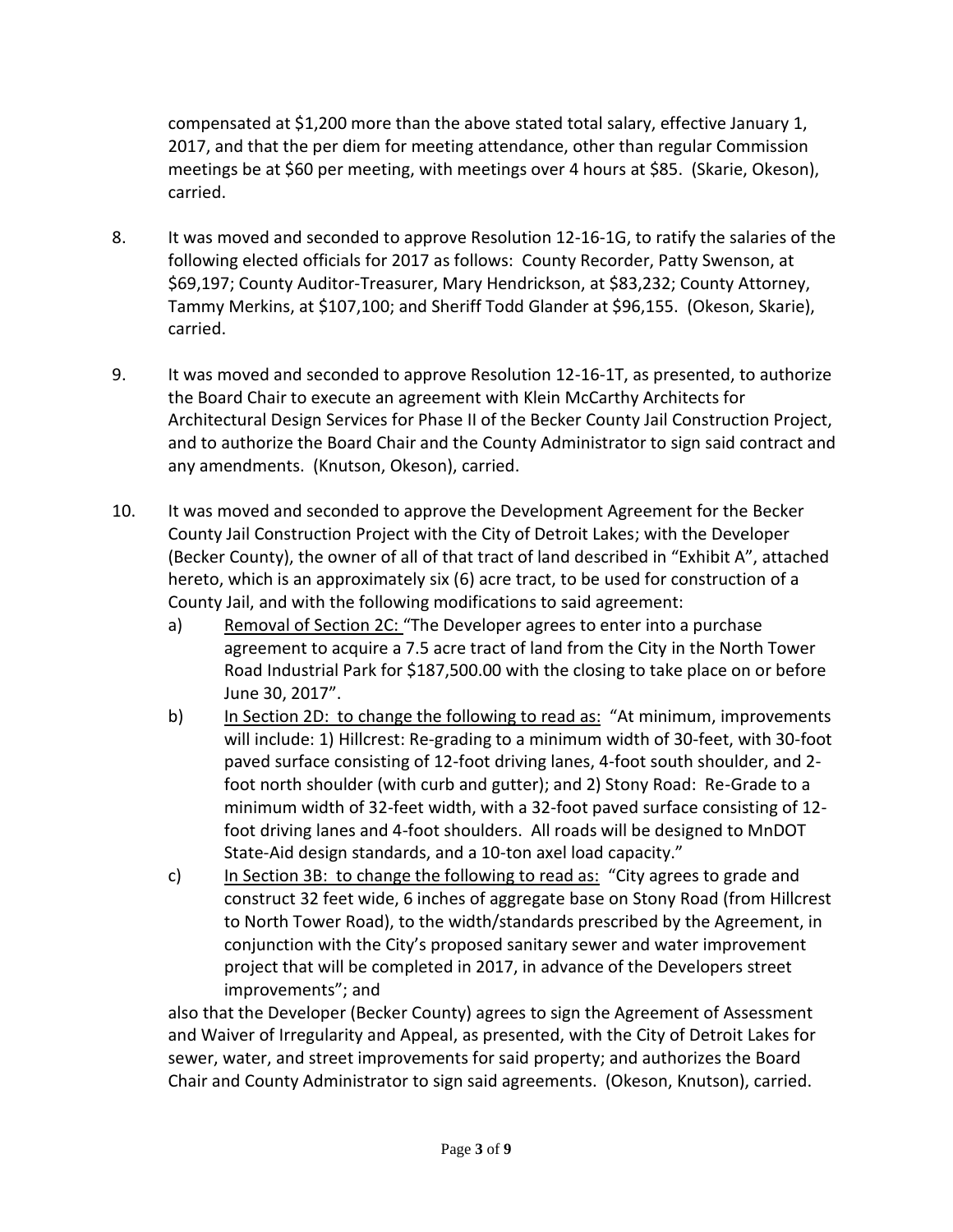- 11. It was moved and seconded to approve Resolution 12-16-1D, to approve the 2017 Final Budget for Becker County, with total expenditures at \$60,233,187 and the general tax levy at \$19,891,294, with an increase of 3.75% overall; along with the EDA Tax Levy for 2017 at \$120,000. (Skarie, Knutson), carried. It is noted that included in the resolution are three exhibits: Exhibit "A" – Administrative Controls delegated/ authorized by the Becker County Board of Commissioners; Exhibit "B" – Position Allocation List approved by the Board of County Commissioners; and Exhibit "C" – Final Budget by Line Item, adopted by the Becker County Board of Commissioners.
- 12. It was moved and seconded to approve Resolution 12-16-1H, as presented, approving the Re-Affirmation of the Becker County Transit Sales and Use Tax for 2017, to be dedicated exclusively to Becker County Road and SMART Tax Projects, at the rate of one-half of one percent (.5%) pursuant to M.S. 297A.993. (Knutson, Okeson), carried.
- 13. It was moved and seconded to approve Resolution 12-16-1I, to adopt the Becker County Highway Department 2017-2021 Five-Year Construction Improvement Plan, as submitted. (Okeson, Knutson), carried.
- 14. The Board introduced and welcomed the new 4-H Program Coordinator, Leigh Edwards, and she provided a brief summary of her background and experience.

Finance Committee Minutes: Mary Hendrickson presented:

- 1. It was moved and seconded to approve the Regular Claims, Auditor Warrants, and Over 90-Day Claims, as presented:
	- a. Auditor Warrants (Tuesday Bills):
		- i. 11/15/2016 in the amount of  $\frac{1}{2}$  192,067.57
		- ii.  $11/22/2016$  in the amount of  $\frac{2}{3}$  19,778.14
		- iii.  $11/29/2016$  in the amount of \$7,594,359.93
		- iv. 12/06/2016 in the amount of \$ 10,575.76

for a total amount of  $\qquad \qquad$  \$ 7,816,781.40

- b. Over 90-Days:
	- i. Aviands, in the amount of \$10.00 (invoice just received);
	- ii. Bolton & Mank, Inc., in the amount of \$8,717.86 (invoice just received);
	- iii. Central Specialties, in the amount of \$38,341.68 (final payment once project done);
	- iv. Greenshades, in the amount of \$12.32 (invoice for AIS Payroll was overlooked);
- c. Additional Claims:
	- i. Four expense reports overcharged mileage when vehicle available;
	- ii. 11/15/2016 NBS postage for Truth in Taxation notices, in the amount of \$13,300.00;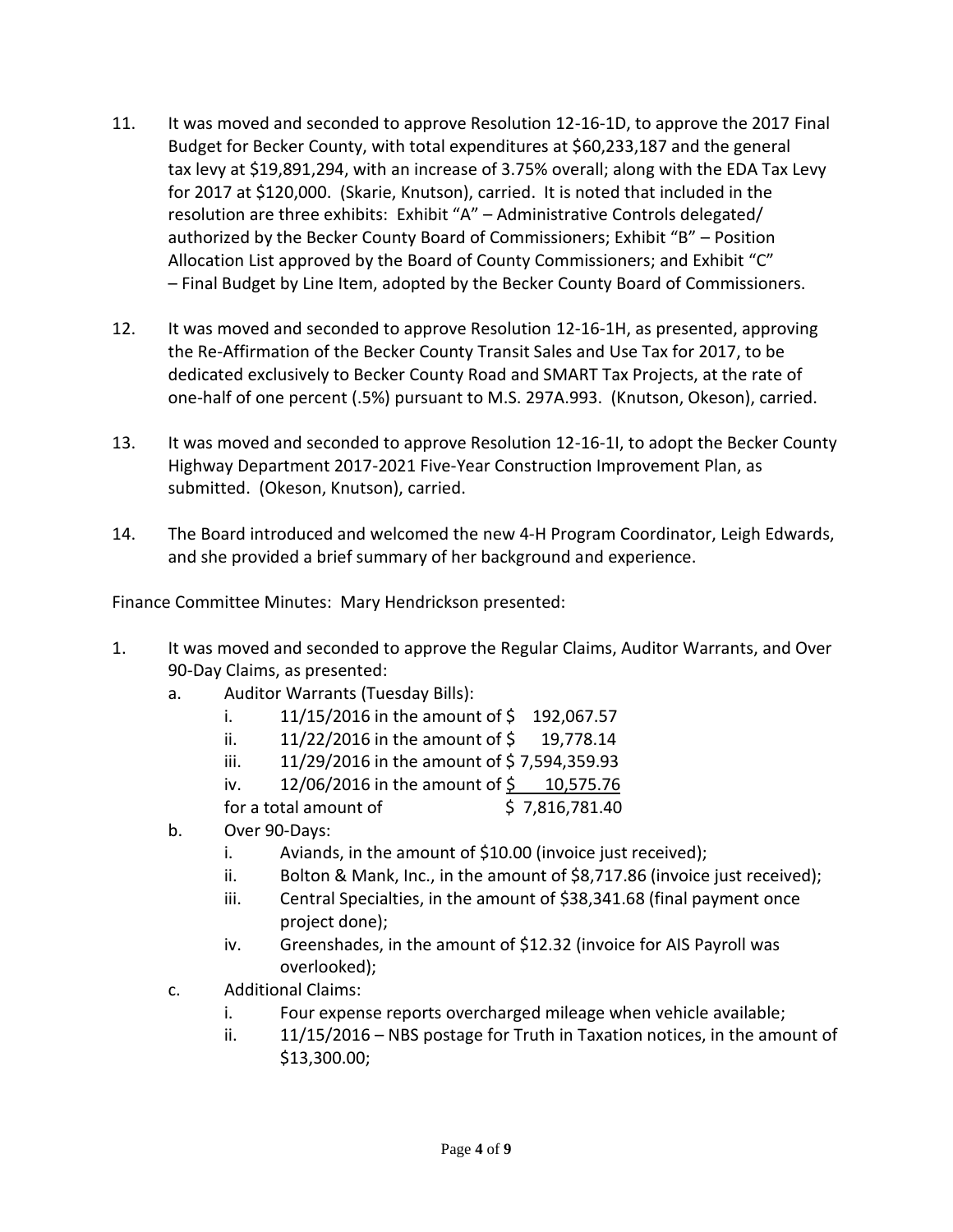iii. 11/29/2016 – Cost effective insurance – Angela Kukowski, in the amount of \$1,828.30

(Knutson, Skarie), carried.

- 2. It was moved and seconded to approve the Finance Committee meet, with the date to be determined, to authorize the payments for end-of-year claims, with the Board to ratify the claims after the first of the year. (Grimsley, Okeson), carried.
- 3. It was moved and seconded to approve the Transitional Reinsurance Program payment in the amount of \$7,327.80, to be paid in January 2017. (Grimsley, Knutson), carried.
- 4. It was moved and seconded to approve the replacement of an expansion tank for the new addition of the courthouse, and to accept the low quote from Johnson Controls for the BG same size replacement, in the amount of \$3,940.00. (Skarie, Okeson), carried.

Auditor-Treasurer: Mary Hendrickson presented:

- 1. Licenses & Permits:
	- a. It was moved and seconded to approve the Tobacco License renewal for Hotel Shoreham in Lakeview Township, as presented. (Okeson, Knutson), carried.
- 2. It was moved and seconded to approve Resolution 12-16-1Q, to establish the categories for GASB 54 Fund Balance Commitments and estimated amounts, as follows: New Jail, in the amount of \$2,500,000 (General Fund) and Recycling Facility , in the amount of \$750,000 (Environmental Services); with final amounts to be determined after yearend activities are completed and then brought back to the Board for final approval; and with it noted that these committed funds cannot be used for any other purpose unless the commitment is rescinded by resolution of the Board of County Commissioners. (Grimsley, Knutson), carried.

Sheriff: Sheriff Todd Glander presented:

- 1. It was moved and seconded to approve Resolution 12-16-1K, to approve the 2016 State of Minnesota Federal Boating Safety Supplemental Equipment Grant Agreement, as presented, effective October 1, 2016 – January 31, 2017; and to authorize the Board Chair and the Becker County Administrator to sign on behalf of the County for an expenditure of up to \$5,857.00 for equipment, as stated in the grant application. (Okeson, Knutson), carried.
- 2. It was moved and seconded to approve Resolution 12-16-1J, to hire one (1) full-time Jail Administrator, due to a vacancy. (Knutson, Okeson), carried.
- 3. It was moved and seconded to accept the donation of one (1) Exmark Laser 60" Zero Turn Riding Lawn Mower, from Nationwide Insurance. (Okeson, Knutson), carried.

Transit: County Administrator, Jack Ingstad, presented:

1. It was moved and seconded to approve the Memorandum of Understanding (MOU), as presented, between Becker County and Wadena County for a shared Transit Director, at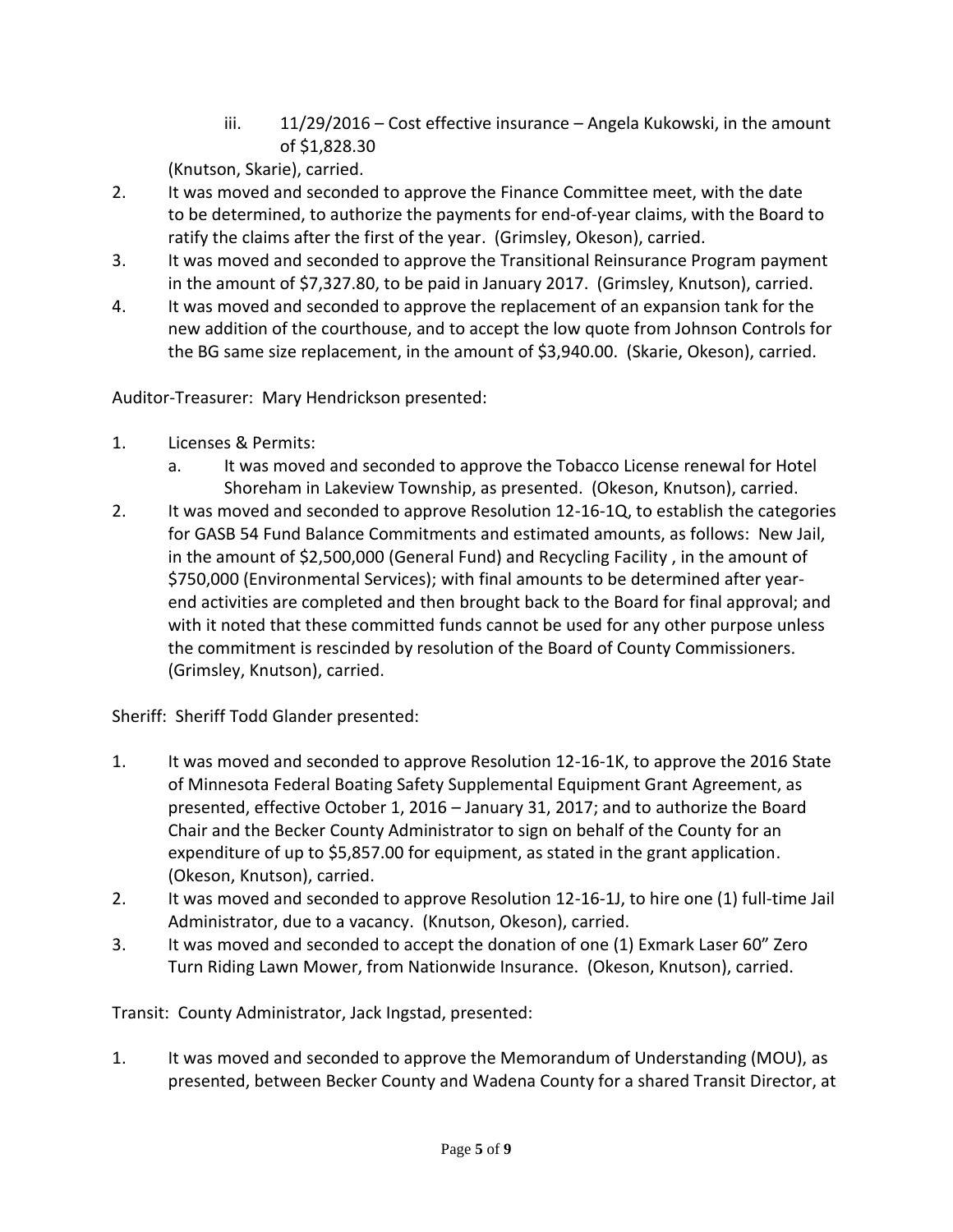a cost of \$4,212.00 for each county, and with a state grant of \$47,736.00. (Grimsley, Skarie), carried.

## Probation:

1. It was moved and seconded to approve Resolution 12-16-1B, to hire one (1) Part-Time Secretary position in the Probation Department, due to a resignation. (Grimsley, Skarie), carried.

Human Services: Denise Warren presented:

- 1. It was moved and seconded to approve Resolution 12-16-1A, to hire one (1) Full-Time Registered Nurse (R.N.) position, and if filling this position creates a part-time R.N. vacancy, to fill that vacancy also. (Grimsley, Skarie), carried.
- 2. It was moved and seconded to accept the MN Department of Human Services Family Group Decision Making Grant (FGDM) award, as presented, in the amount of \$85,188 to Becker County for CY 2017. (Skarie, Grimsley), carried.
- 3. It was moved and seconded to approve the Human Services contracts and amendments as follows:
	- a) Enchanting Events (Preparation and Delivering Meals to the Willow Tree Stabilization Site);
	- b) Lakeland Mental Health Center (Outpatient Mental Health Services);
	- c) Lakes Counseling Center (Rule 25 Chemical Dependency Use Assessments);
	- d) Solutions Behavioral Health (Children's and Adult Mental Health Case Management);
	- e) Stellher Human Services "as is" (for Crisis Stabilization Services); \* It was noted that there was a request from Stellher for a 30-day extension at this time, to allow more time for negotiations; however, it was discussed and the decision was made to approve "as is" at this point, with it suggested that Stellher could submit their full request at a later date for further consideration;
	- f) White Earth (CTSS, Respite, Crisis Coordination and Mobile Crisis Teams);
	- g) Lutheran Social Services (Guardianship/Conservatorship Services and Related Services for Indigent Persons who are vulnerable);
	- h) Becker County DAC (Day Training and Habilitation Services for persons with disabilities);
	- i) Sjostrom Homes (Managed Sheltered Workshop) \* At this time, approval of a 30-day contract only, to allow for negotiating the removal of the mileage reimbursement, as discussed;
	- j) Medica Amendment to Amended and Restated MSHO/MSC+ Care Coordination Participation Agreement, as presented;
	- k) Family Resource Center (SELF Services);
	- l) Family Resource Center (Relative Search Services);
	- m) Family Resource Center (FGDM Services);
	- n) Lakes Crisis Center (Positive Connection Services);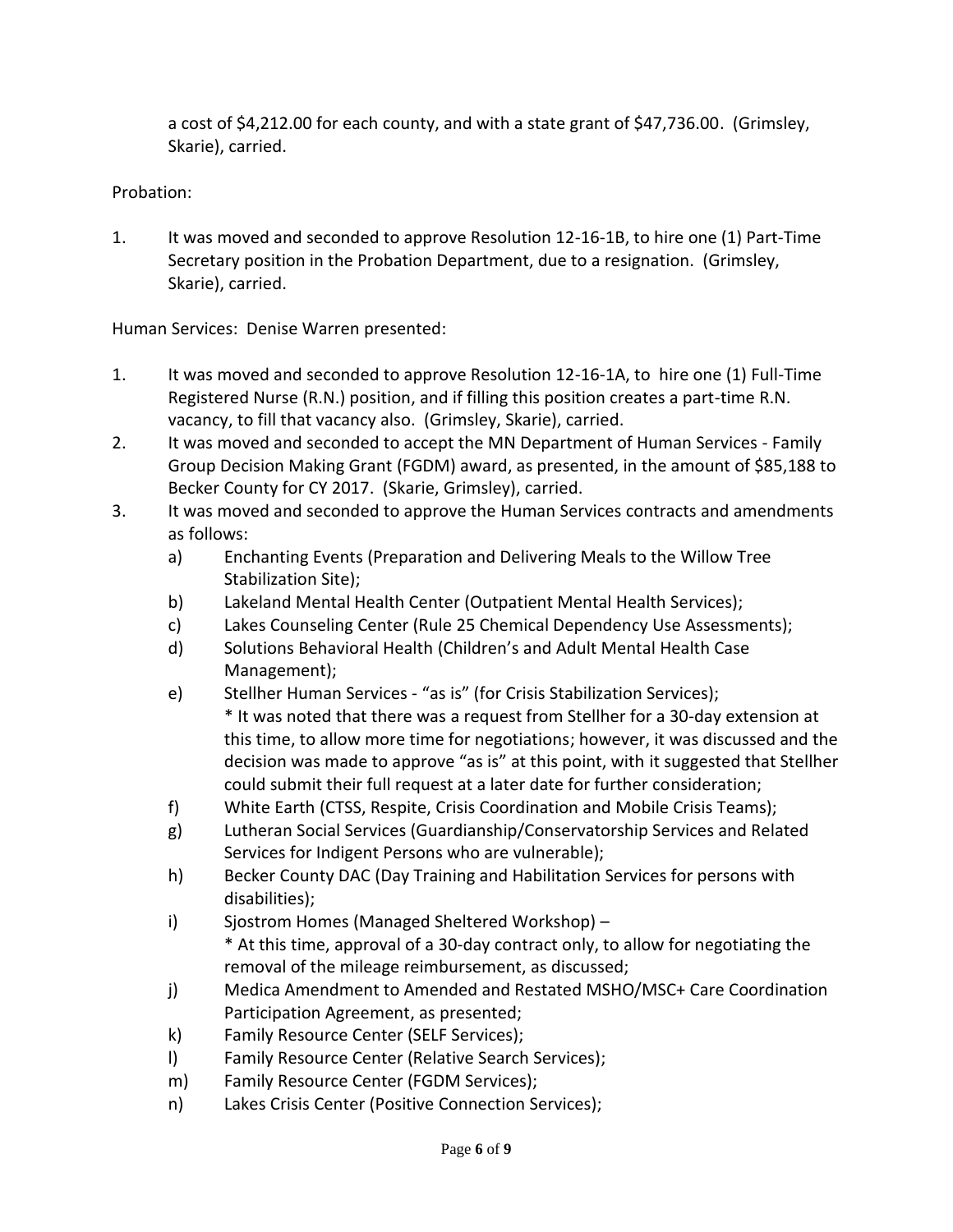- o) Lakes Crisis Center (PSOP Services);
- p) Lutheran Social Services (Family-Based Counseling Family Life Skills, CTSS, Foster Family Support and Child Welfare Targeted Case Management);
- q) Mahube Community Council (PSOP Services);
- r) The Village Family Services (Home-Based Crisis Intervention Services);
- s) Rural Minnesota CEP (Employment Services for Becker County clients);
- t) Lakes & Prairies (Administration of all Child Care Administration Programs);
- u) Kevin Niemannn (Processing of Legal Papers for Child Support);
- v) Robert Strand (Processing of Legal Papers for Child Support);
- w) Father's Resource Program Otter Tail County (Providing Services to parents needing assistance regarding child support, custody and parenting time issues). (Grimsley, Skarie), carried.
- 4. It was moved and seconded to approve the Human Service claims for Human Services, Community Health, and Transit, as presented. (Skarie, Grimsley), carried.
- 5. It was moved and seconded to add to the Human Services agenda, "Approval of the Mental Health CSP Grant Award Contract". (Grimsley, Knutson), carried.
- 6. It was moved and seconded to approve the Mental Health CSP Grant Award contract, as presented, in the amount of \$193,618.00. (Skarie, Grimsley), carried.

Highway: Jim Olson presented:

- 1. It was moved and seconded to approve Resolution 12-16-1L, to enter into a Joint Powers Agreement (JPA) with the Twelve (12) MnDOT District 4 counties of Becker, Big Stone, Clay, Douglas, Grant, Mahnomen, Otter Tail, Pope, Stevens, Swift, Traverse, and Wilkin for Project S.P. 056-072-011, a district wide federal highway safety project (Multi-County Road Edgeline Striping); and that the proper County officers be and hereby are authorized to execute such agreement and any amendments, and thereby assume for and on behalf of the County all of the obligations contained therein. (Okeson, Knutson), carried.
- 2. It was moved and seconded to approve the sale and disposal of the old Mechanics Service Truck and One-Ton Pick-up via public auction using GovDeals.com. (Knutson, Okeson), carried.
- 3. It was moved and seconded to approve Resolution 12-16-1M, to authorize and direct the County Engineer to replace existing shop lights in Shop 1 and Curry Shop with lights received from the Transfer Station, and as detailed in the Capital Expenditure Request, and to accept the low quote from Ace Electric and Lighting, Detroit Lakes, MN for the installation of the shop lights, in the amount of \$3,062.50. (Knutson, Grimsley), carried.
- 4. It was moved and seconded to approve Resolution 12-16-1N, to hereby authorize and direct the County Engineer to purchase a replacement heater for the Curry Shop, as detailed in the Capital Expenditure Request, and to accept the low quote from Tweeton Refrigeration and Heating, Detroit Lakes, in the amount of \$3,350.00. (Okeson, Grimsley), carried.
- 5. It was moved and seconded to approve Resolution 12-16-1O, to authorize and direct the County Engineer to purchase for replacement, an air conditioner for the Highway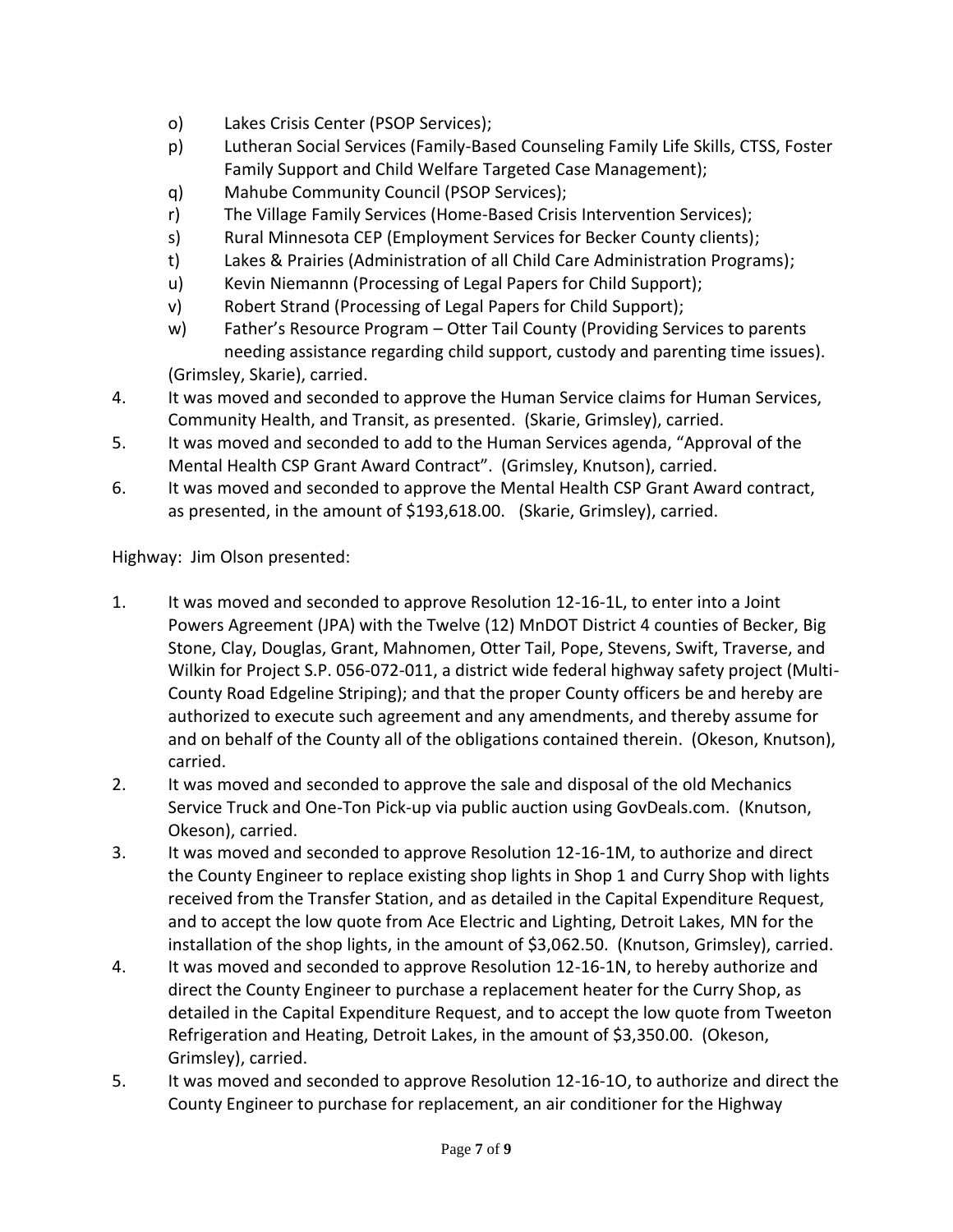Department office, as detailed in the Capital Expenditure Request, and to accept the low quote from Esser Plumbing and Heating, Inc., Perham, MN, in the amount of \$2,578.13. (Knutson, Okeson), carried.

- 6. It was moved and seconded to approve Resolution 12-16-1P, to authorize and direct the County Engineer to purchase a portable AED Unit for the Highway Maintenance Supervisor truck, from the AED Superstore, as detailed in the Capital Expenditure Request, and at an amount up to \$995.00. (Okeson, Skarie), carried.
- 7. It was moved and seconded to approve Resolution 12-16-1E, as presented, to support the City of Frazee's Transportation Alternative Program (TAP) Federal Grant Application in the amount of \$640,000.00, and for Becker County to act as the sponsoring agency for the Transportation Alternatives Project, identified as 2021 MnDOT Trunk Highway 87 Complete Streets Project, and to authorize the County Engineer, James Olson, to act as agent on behalf of Becker County. (Okeson, Grimsley), carried.
- 8. It was moved and seconded to approve Resolution 12-16-1U, as presented, to support the City of Detroit Lakes' Transportation Alternative Program (TAP) Federal Grant Application in the amount of \$400,000, for the construction of a proposed separated trail along CSAH 22/West Lake Drive between Legion Road and CSAH 6; and for Becker County to work cooperatively with the City to plan and develop a project to accommodate the proposed trail and necessary road construction. (Grimsley, Okeson), carried.

Land Use Department – Environmental: Steve Skoog presented:

- 1. It was moved and seconded to approve Resolution 12-16-1R, to approve the distribution of a portion of the annual SCORE grant, in the amount of \$56,871.96, to Becker County Townships and Cities that participate in the County recycling program, with the funds dispersed as proposed on the attached 2016 Township and City Recycling Payment Schedule. (Knutson, Grimsley), carried.
- 2. It was moved and seconded to approve a contract with Howard's Driveway, Inc., Menahga, MN, to apply the top coat of asphalt to the Transfer Station drive and parking area, at a cost of \$63,611.99, and for the Becker County Highway Department to inspect the project before final payment is made. (Knutson, Skarie), carried.
- 3. It was moved and seconded to approve Resolution 12-16-1S, to approve the 2017 Solid Waste Haulers licenses as follows, with the provision that they have met all the licensing requirements of the Becker County Solid Waste Ordinance:

License Number and Name:

- #1 Waste Management, Inc.
- # 2 Ballard Sanitation
- # 3 Detroit Lakes Disposal Service
- #4 White Earth Sanitation
- # 6 Hough, Inc.
- # 7 Minnkota Recycling
- # 8 Jon & Son's Disposal
- # 9 Fuchs Sanitation